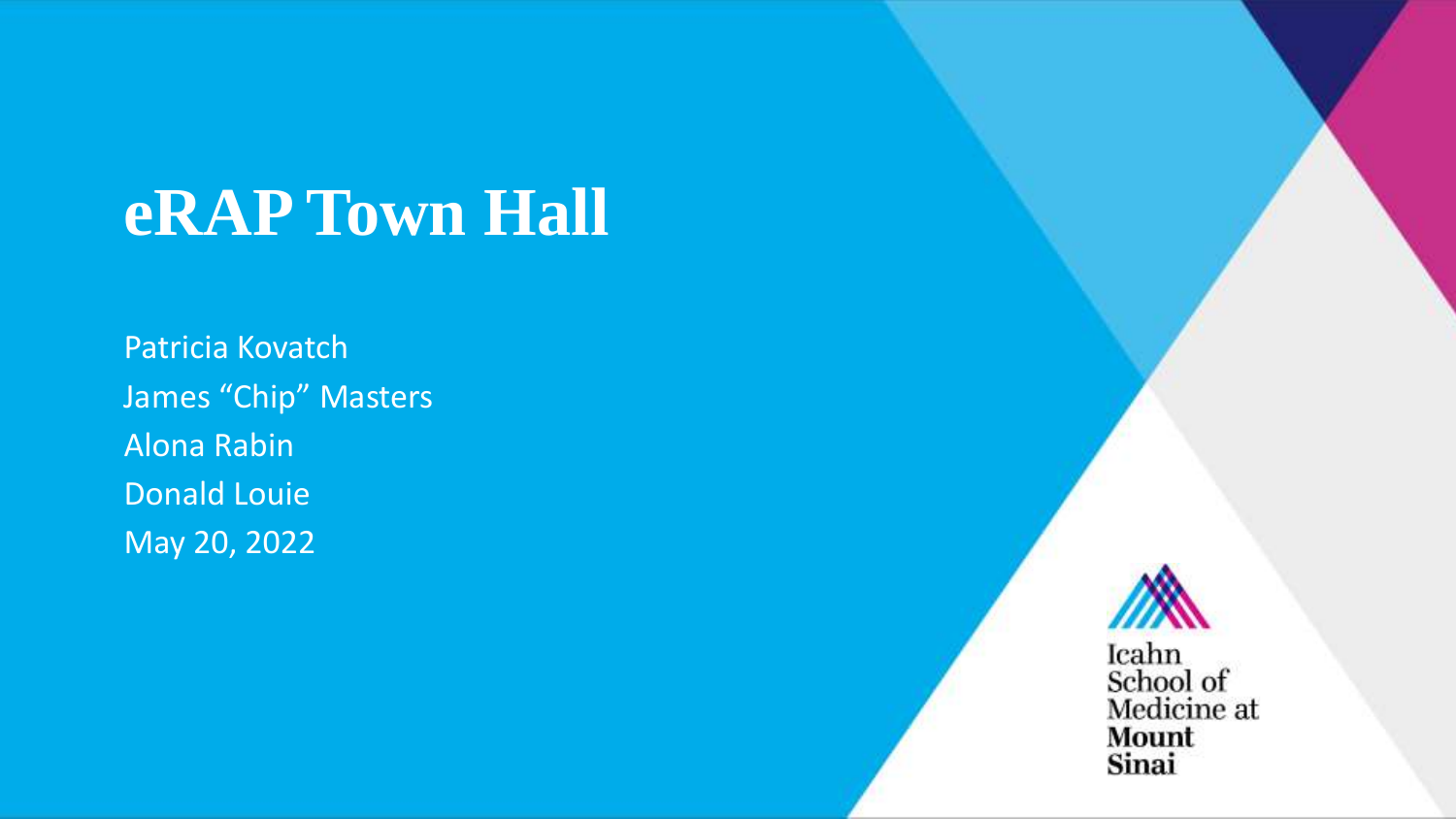### **Agenda**

- 1. Introduction
- 2. Meet the eRAP team
- 3. Recent Accomplishments
- 4. User Survey Results
- 5. Usage
- 6. Sustainability
- 7. Future plans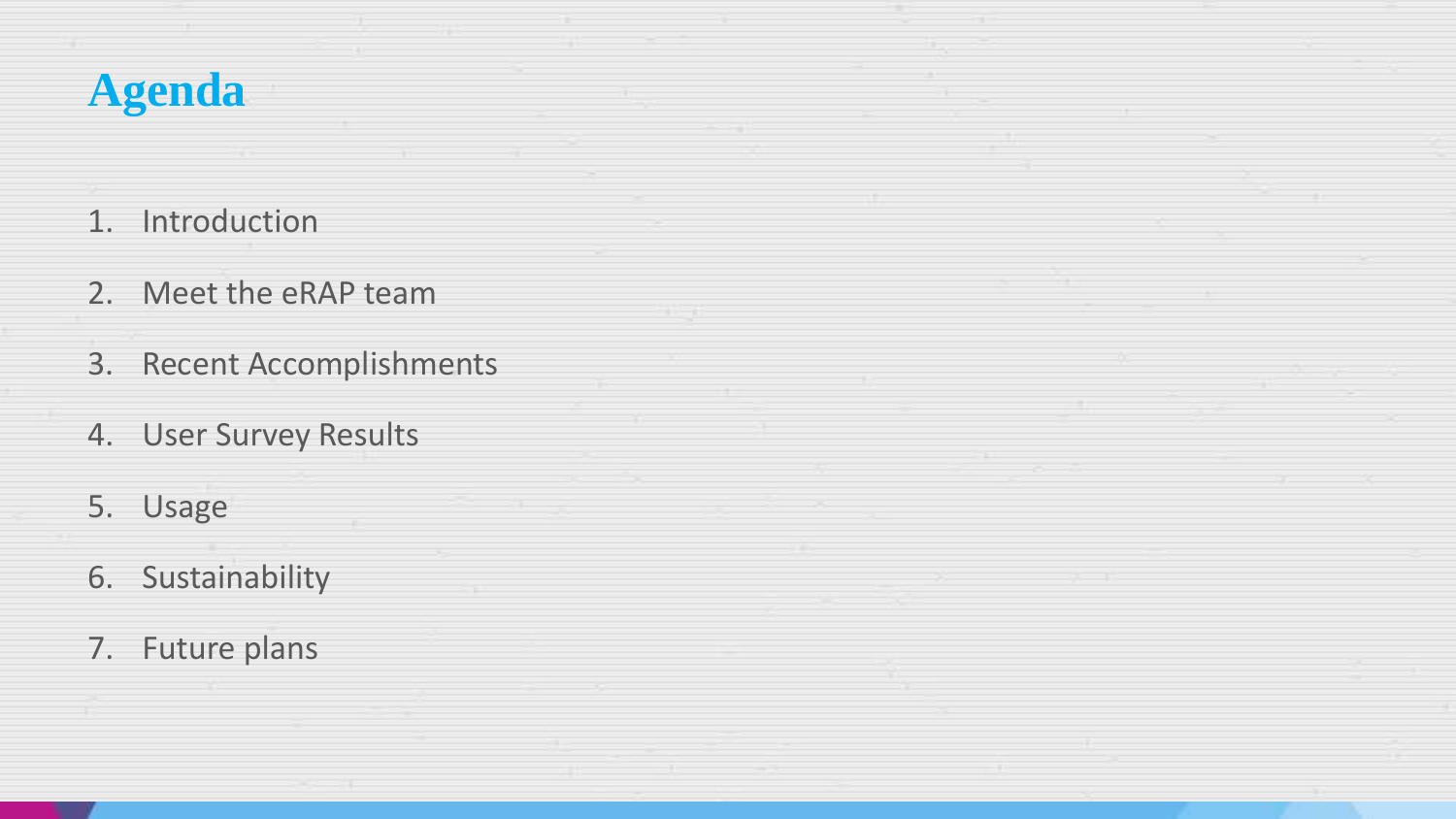### **Meet the eRAP team**



**Donald Louie**



**Alona Rabin**<br>
Programmer Analyst **Alona Rabin**<br>
Semantic Technology Director **James "Chip" Masters**



eRAP Product Owner .NET lead



**Patricia Kovatch**

Professor and Dean for Scientific Computing and Data



**Oketha Petty** eRAP User Support



**Priscilla Acquaye** eRAP User Support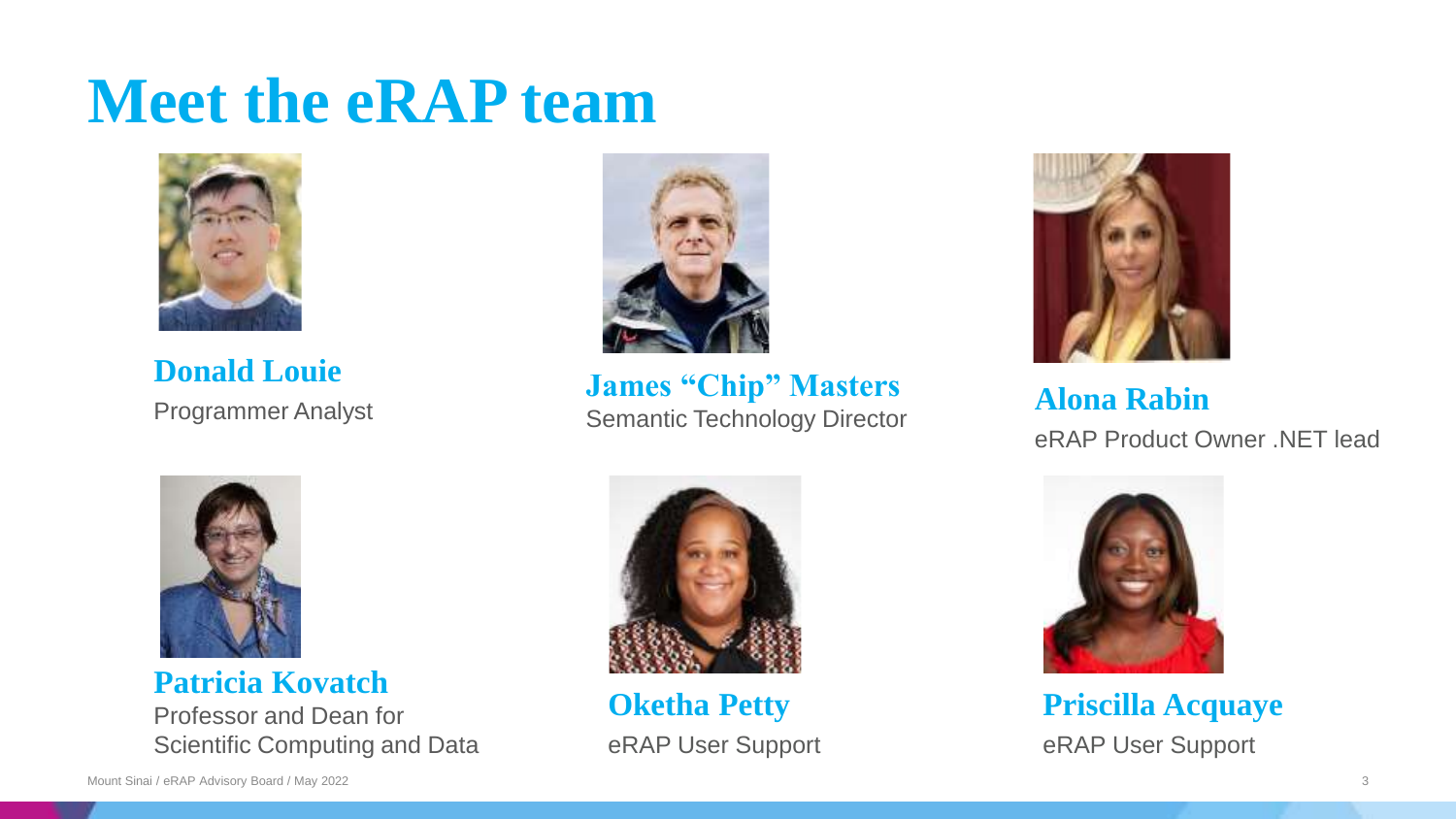## **eRAP Recent Accomplishments**

Based on the feedback from the user survey, we increased customer satisfaction by 50%.

– We worked closely with our user support team to resolve tickets more effectively on daily basis

#### We Increased performance:

- Improved login page load time from 30 seconds to 1 second
- Added more compute cores to the web servers
- Created indexes on the databases for the patient lists and other tables
- Removed unnecessary long-running jobs

#### Addressed security recommendations from Mount Sinai security team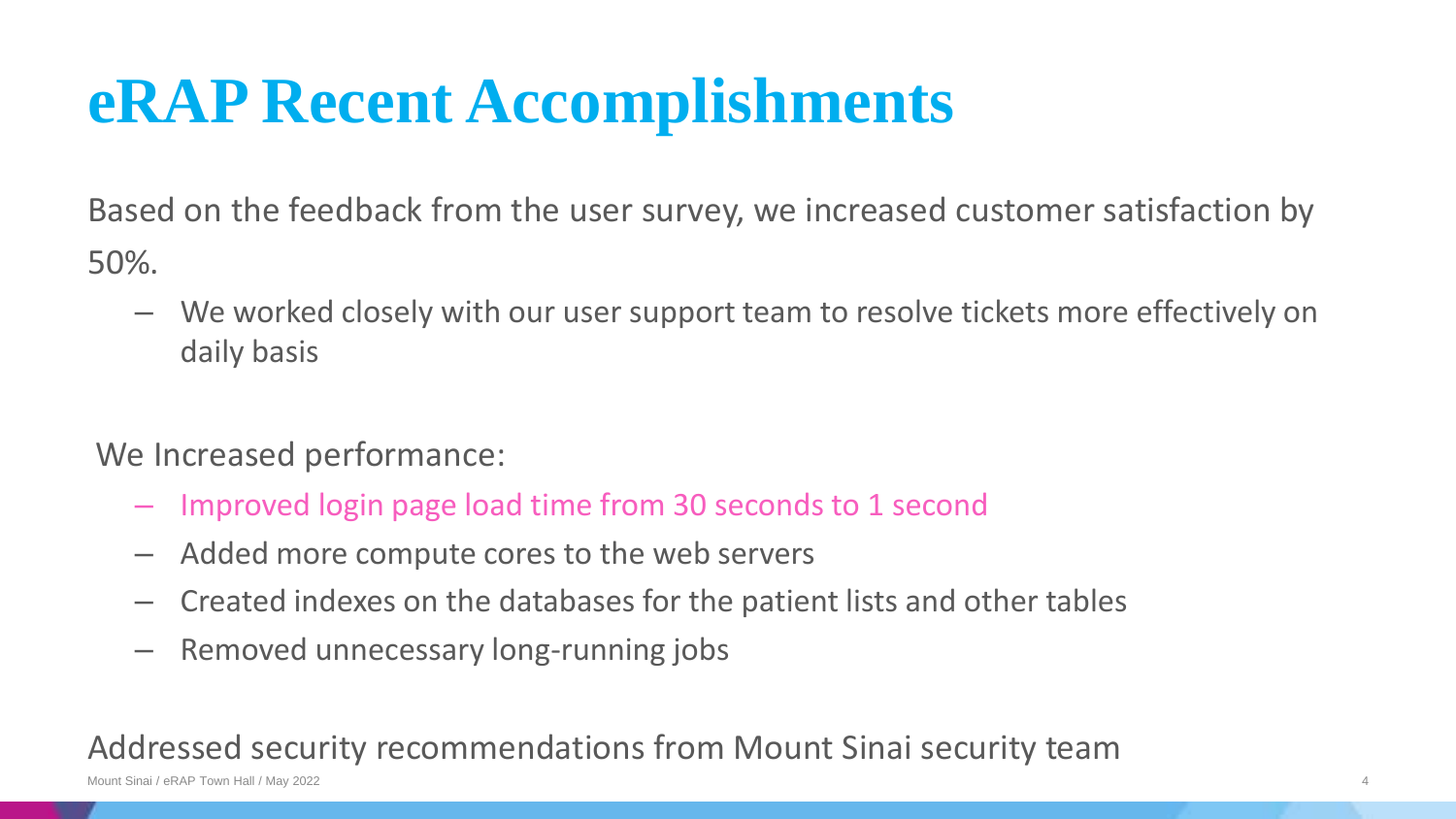## **eRAP Recent Accomplishments:**

### **Project-specific**

- ▶ Migrated 100 international users to eRAP for Mount Sinai Acute GVHD International Consortium (MAGIC)
- ▶ Created a process to match MRNs for Pathogen Surveillance with EPIC to help to find patients locations
- ▶ Created new Worker Compensation database for WTC Health Program Clinical Center
- ▶ Created integration with iOPEN Application. iOPEN is a system that recruits patients for Clinical Trials for the Tisch Cancer Institute Biorepository (CIB)
- $\triangleright$  Optimized the transfer of data into the BioME data mart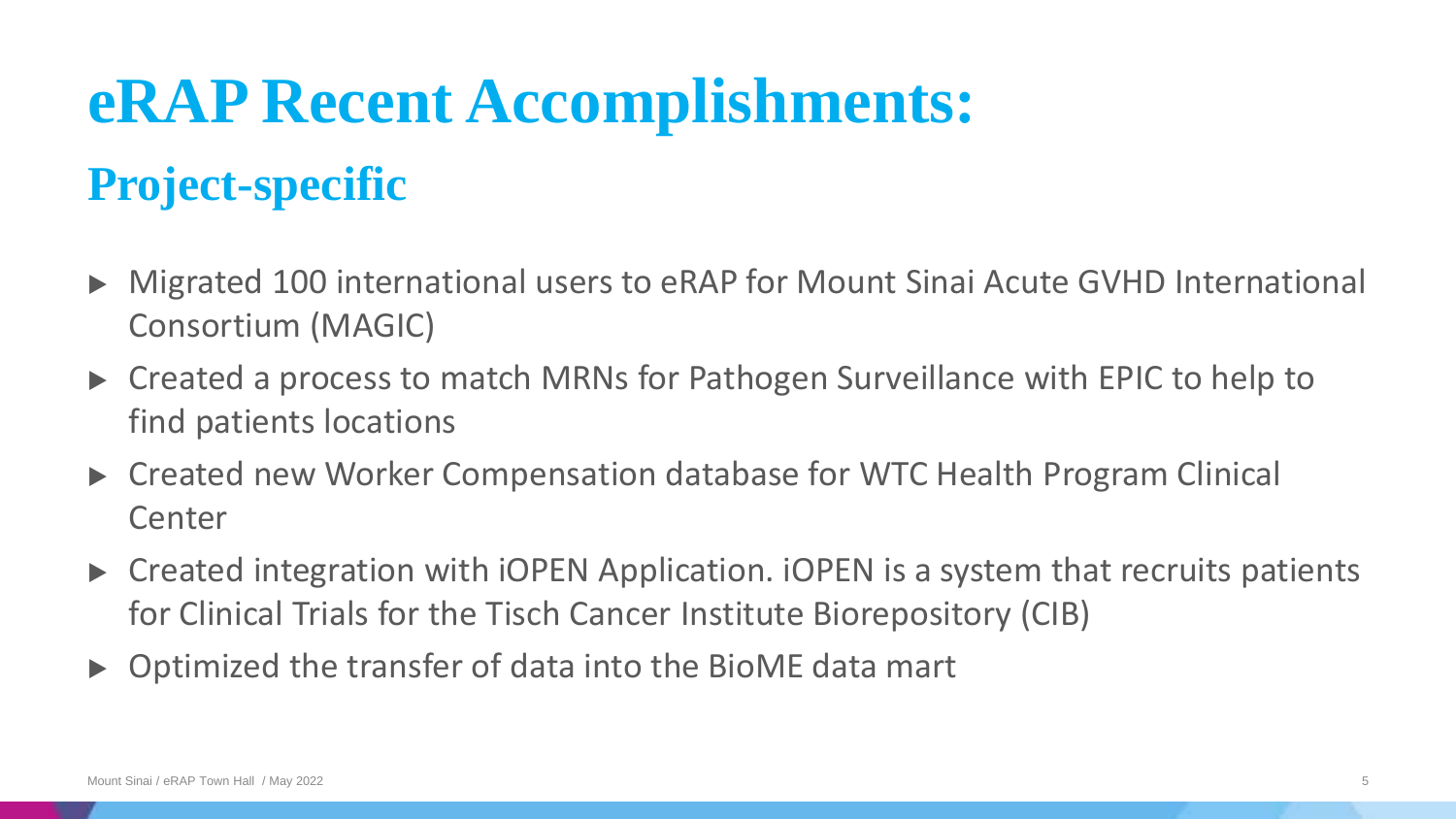### **eRAP 2021 User Survey results (1)**

Number of surveys sent: 1,103 Received: N=150 Response Rate: 13.6%

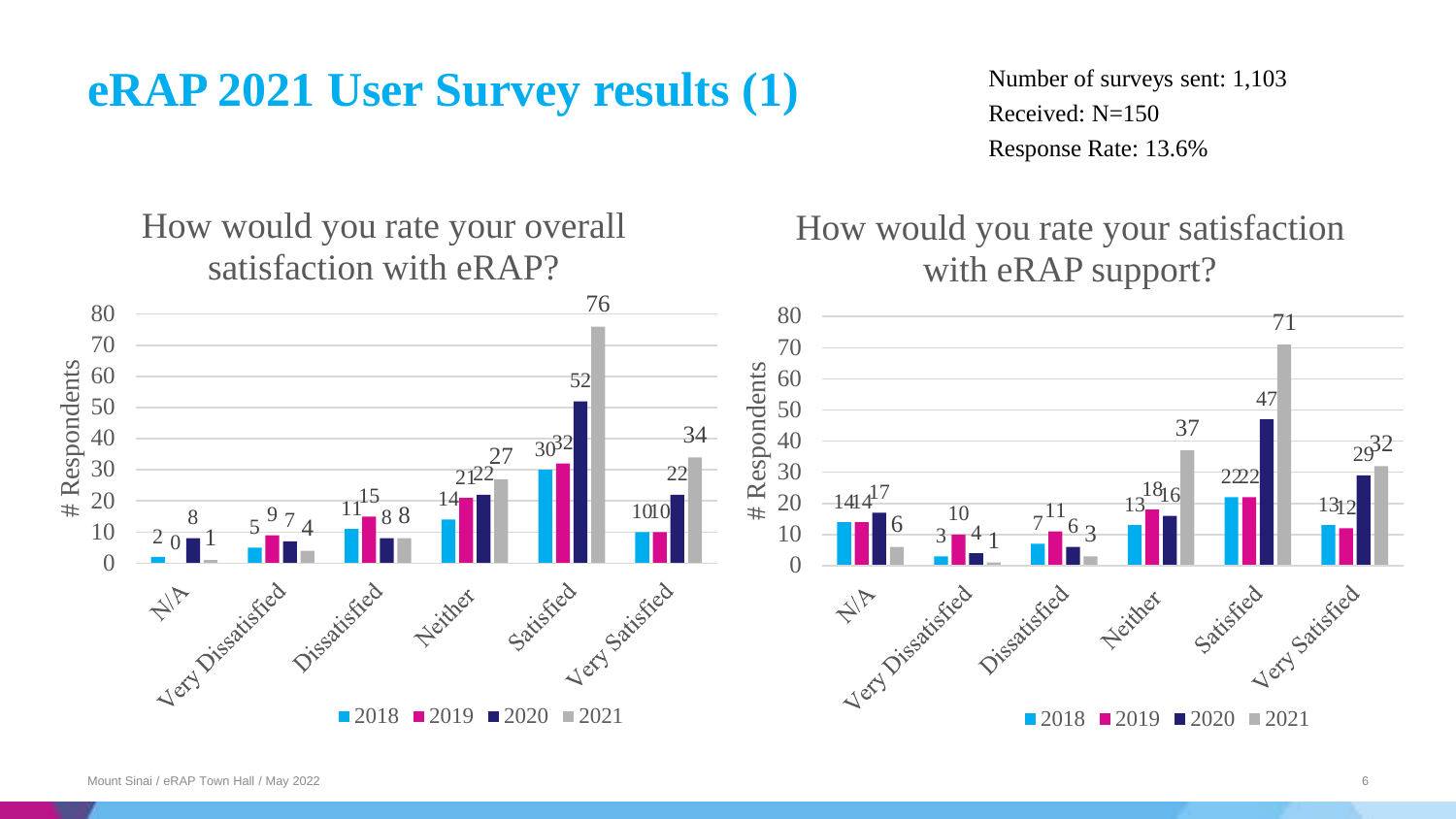### **eRAP 2021 User Survey results (2)**

Number of surveys sent: 1,103 Received:  $N=150$ Response Rate: 13.6%

Would you be interested in enhancing operations within your application by repopulating dynamic data from a reliable external source (for example Epic EHR) to reduce risk of human error?



### How critical eRAP to daily operations?

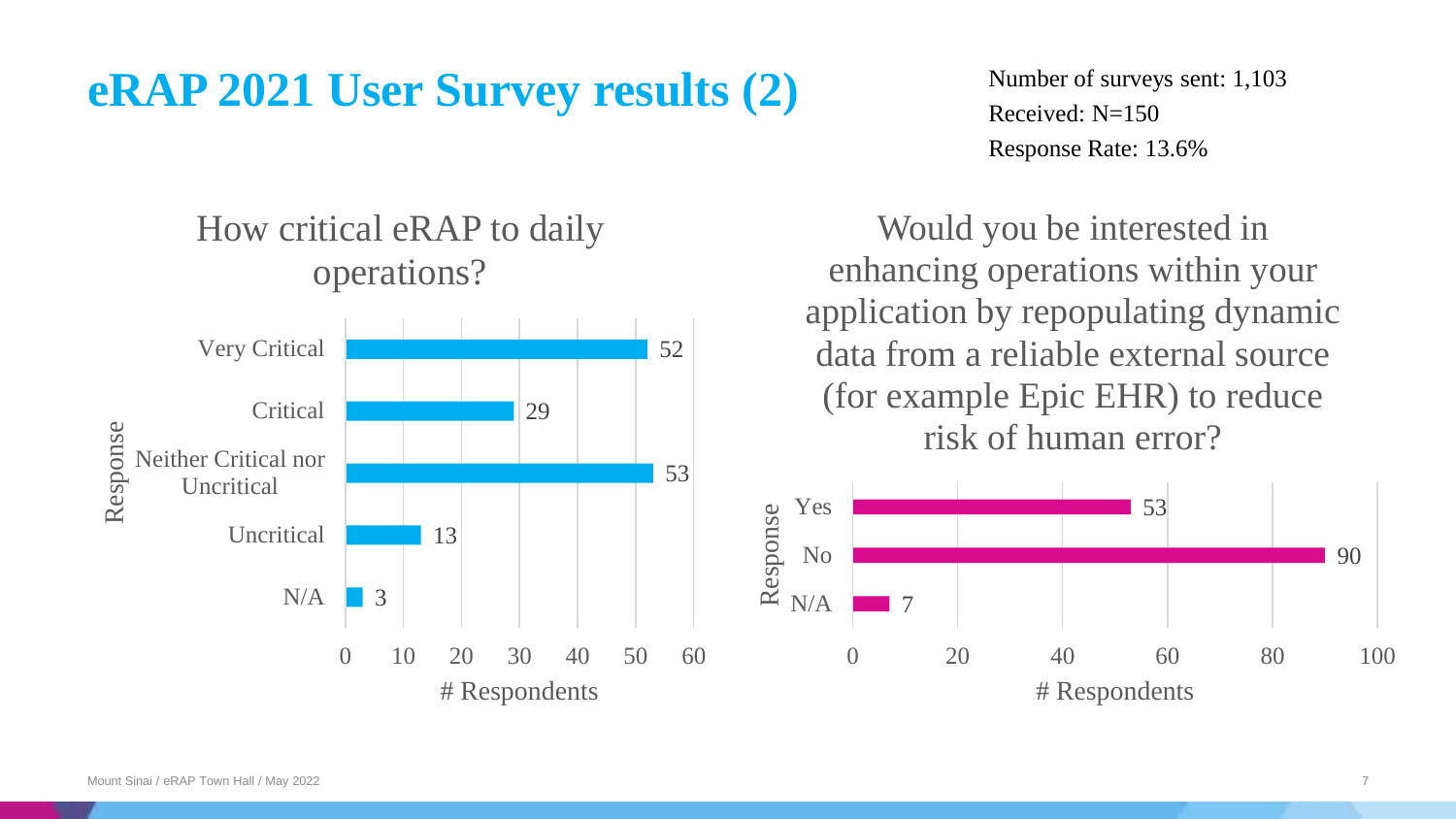### **Raw comments from the user survey (1)**

#### **Positive:**

"eRAP is critical to our multicenter trials. We find it very valuable - for example, we have put R code into the interface that allows us to visually represent the data and to generate statistical analyses with very little manipulation of the data needed. A massive time saver and research accelerant."

"eRAP has been great for us. At this point our only database housed in eRAP is for historical purposes with the occasional look up."

#### **User interface:**

"eRAP is not user friendly. It is very difficult to go back and forth between different sections. It would helpful to have side tabs for the list of patients on the study."

"I use eRAP to book shared equipment and the design is unbelievably clunky and outdated."

"The eRAP format is very user unfriendly. It is not easy to look up visits and specific patients."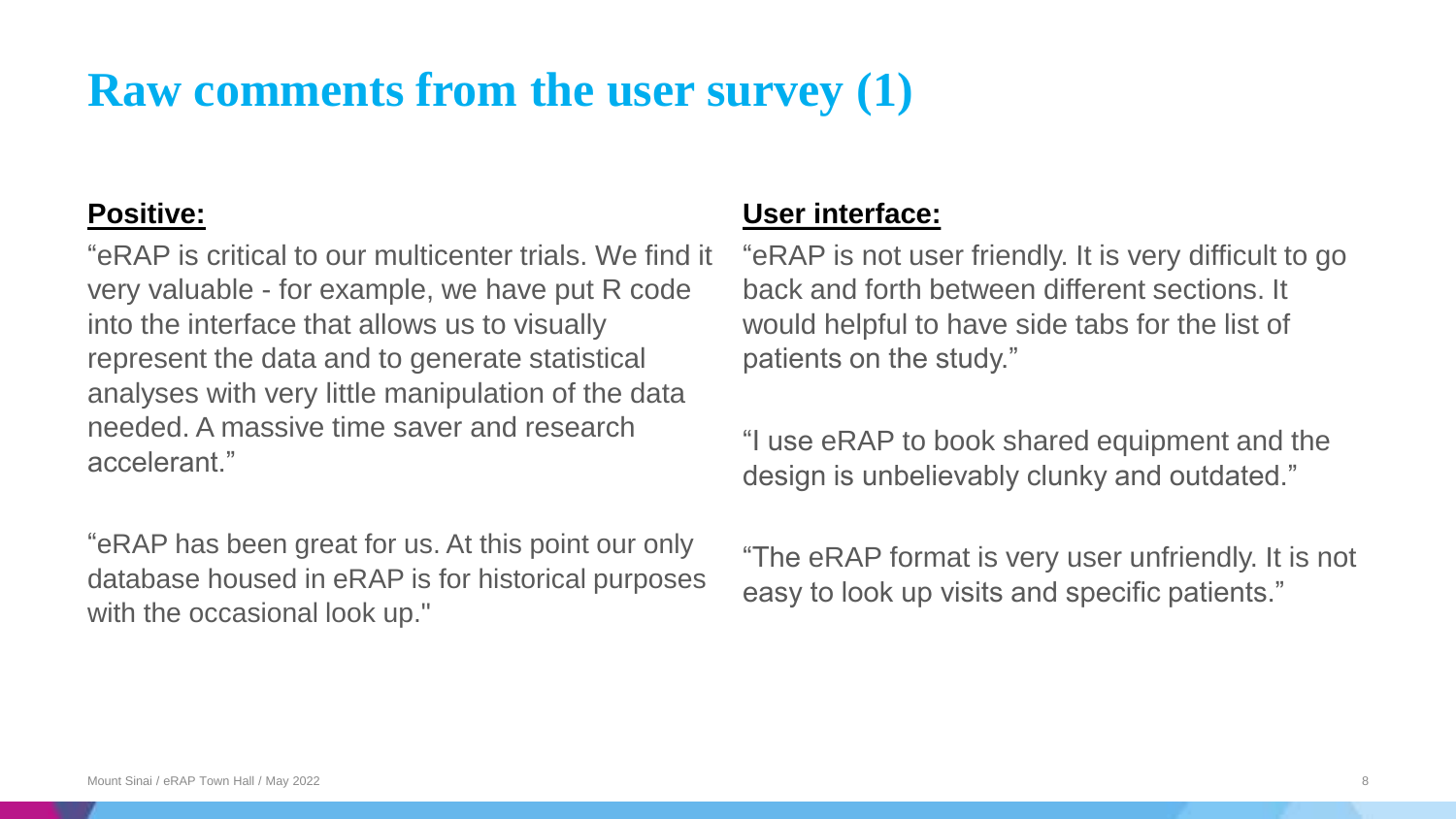### **Raw comments from user survey (2)**

#### **Emails don't get sent:**

"There are emails which should be sent out when a task is completed or set as complete by a manager but that doesn't happen. There are also days when it lags terribly.

#### **Closer integration with Epic:**

"It would be great if we could have access download the names of Sinai locations and or physicians. By having the ability to view physician's profiles without having to access the internet -- that would be great. Also have the ability to achieve (sp) old records would be beneficial."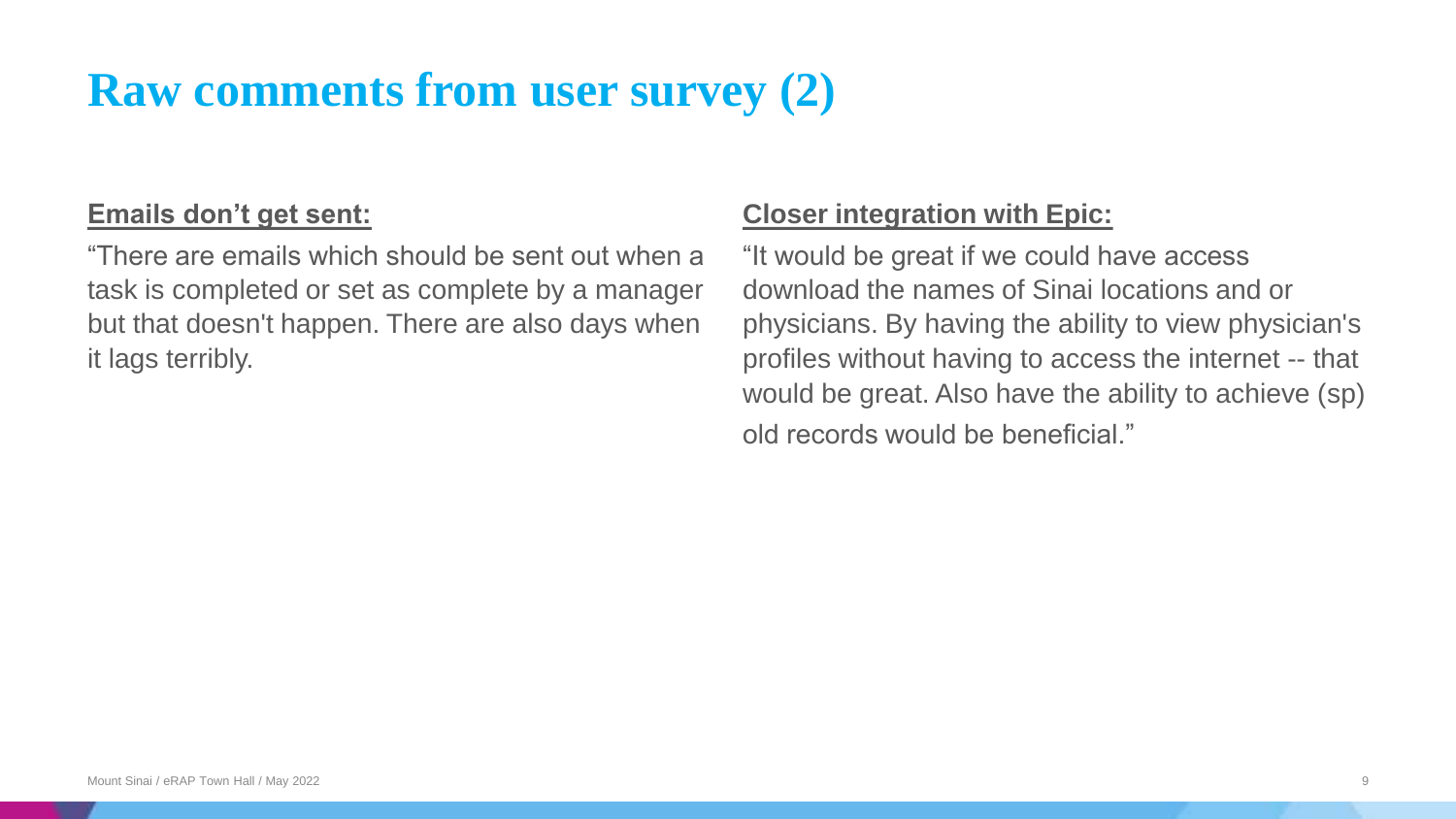### **eRAP Active Databases**

| <b>Project Type</b>                     | Count          | <b>PI</b> Name       | <b>Department / Institute</b>                         | <b>Projects</b> | <b>Fields</b>             |
|-----------------------------------------|----------------|----------------------|-------------------------------------------------------|-----------------|---------------------------|
| <b>Clinical Trial</b>                   | $\overline{4}$ | Jonathan Cohen       | <b>Comparative Medicine</b><br>and Surgery / Medicine | 7               | 570                       |
| Human Research                          | 18             | <b>Michael Crane</b> | <b>Environmental Medicine</b><br>and Public Health    | 6               | From $4,054*$<br>To 4,131 |
| Non-Human Research<br><b>Operations</b> | 8<br>13        | <b>Rachel Brody</b>  | Pathology, Molecular &<br><b>Cell Based Medicine</b>  | $\overline{4}$  | 3,337                     |
| WTC HP Clinical<br>Center               | $\overline{7}$ | Nina Bhardwaj        | Hematology & Medical<br>Oncology / Urology            | 3               | 1,840                     |
| <b>Total:</b>                           | 50             | John Levine          | Hematology & Medical<br>Oncology                      | $\overline{3}$  | From $8,982*$<br>To 9,129 |

Data as of: 22-04-01

Active = Login within last six months

\* In 2021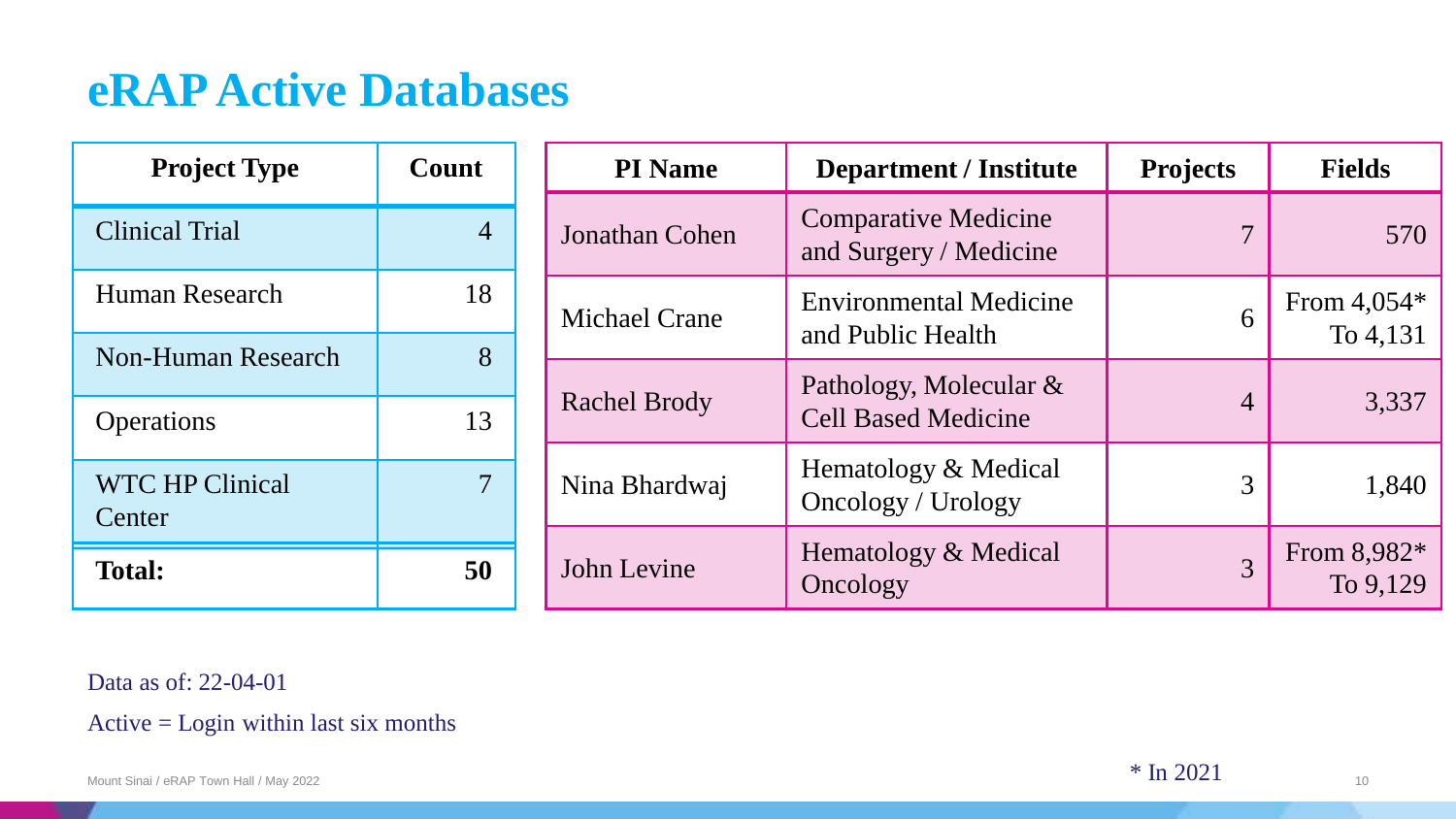### **New eRAP Databases**

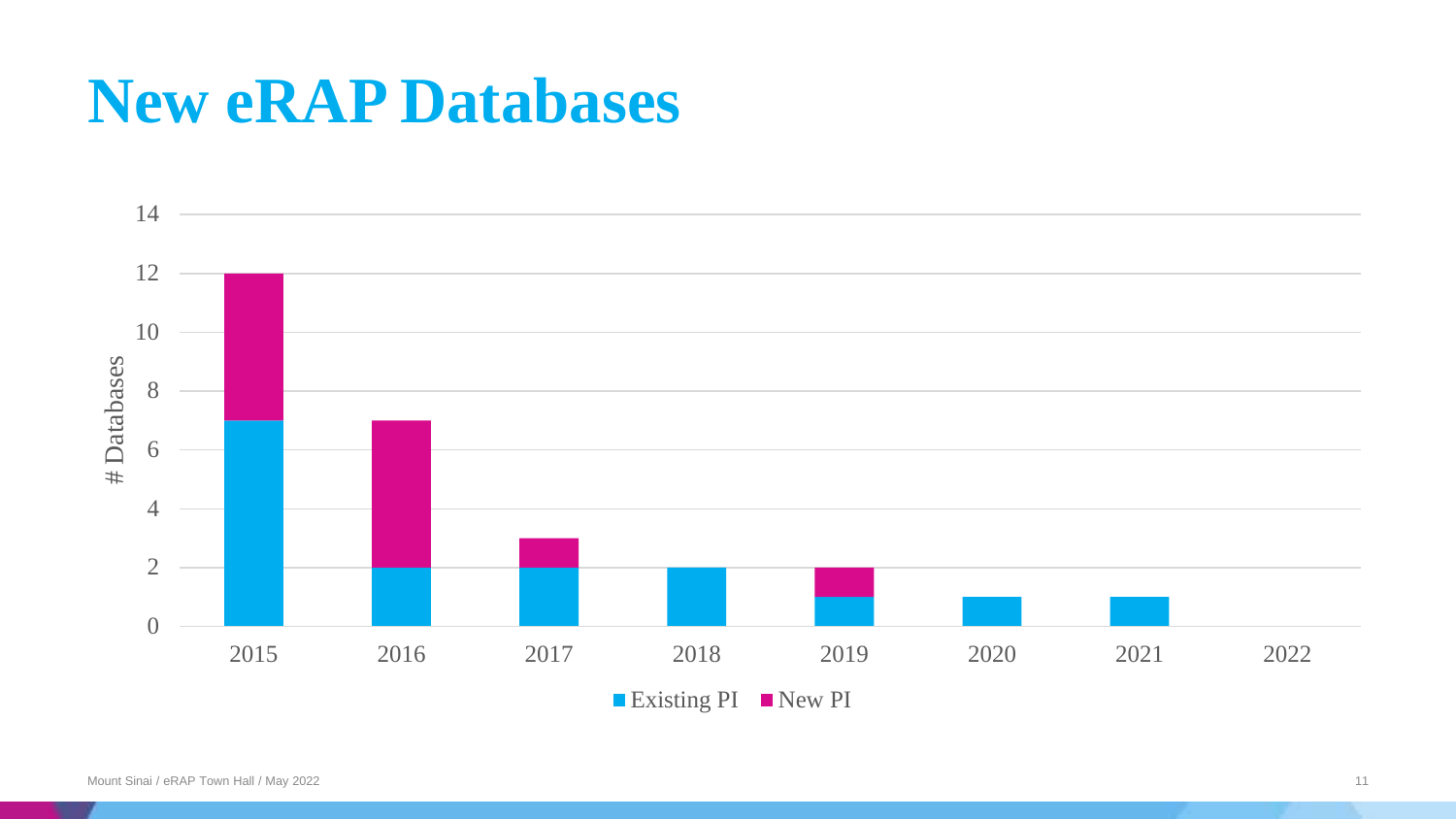### **eRAP Database Growth**

Cumulative eRAP Active Databases & Records Stored

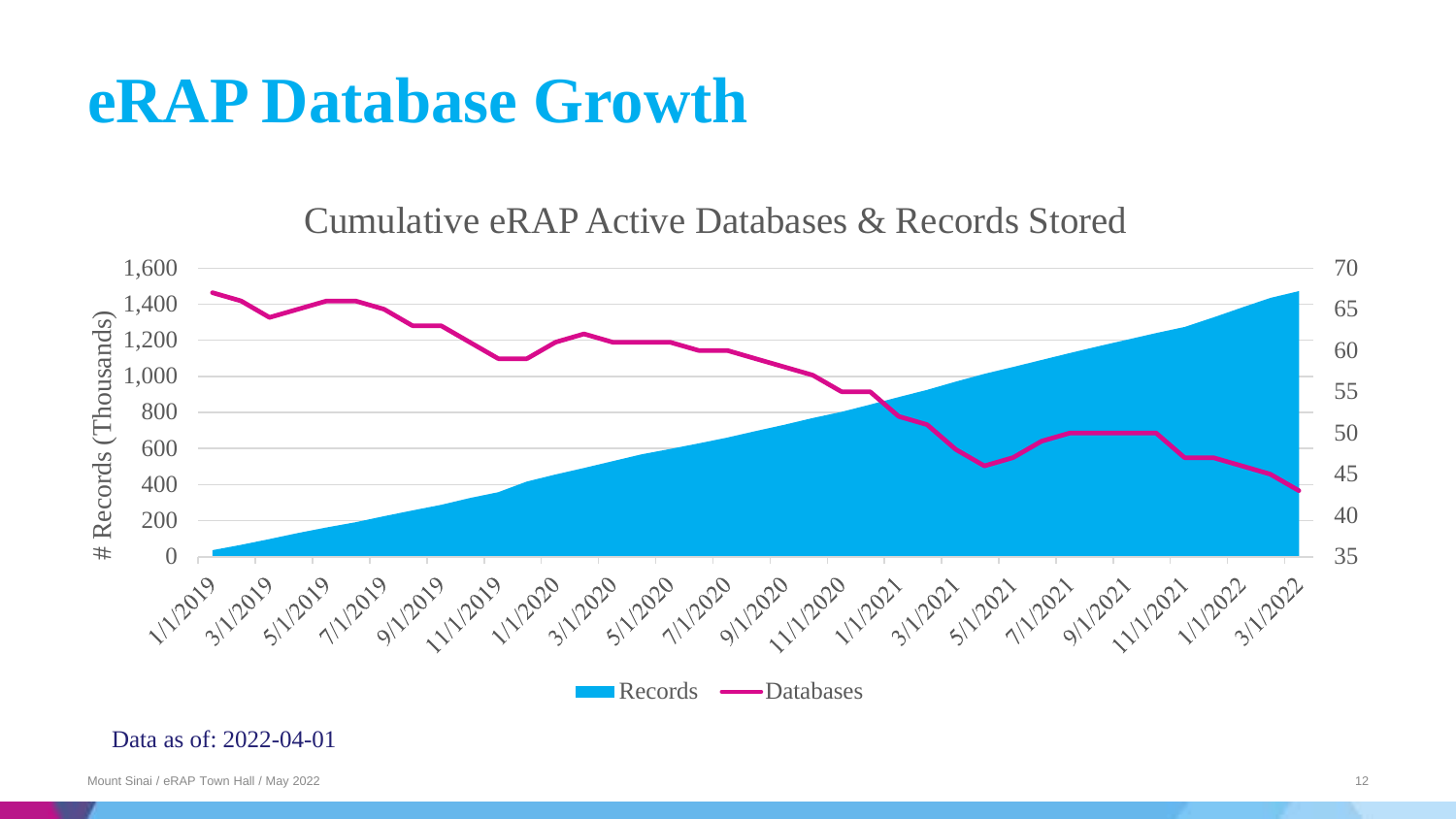## **eRAP Reported Bugs**

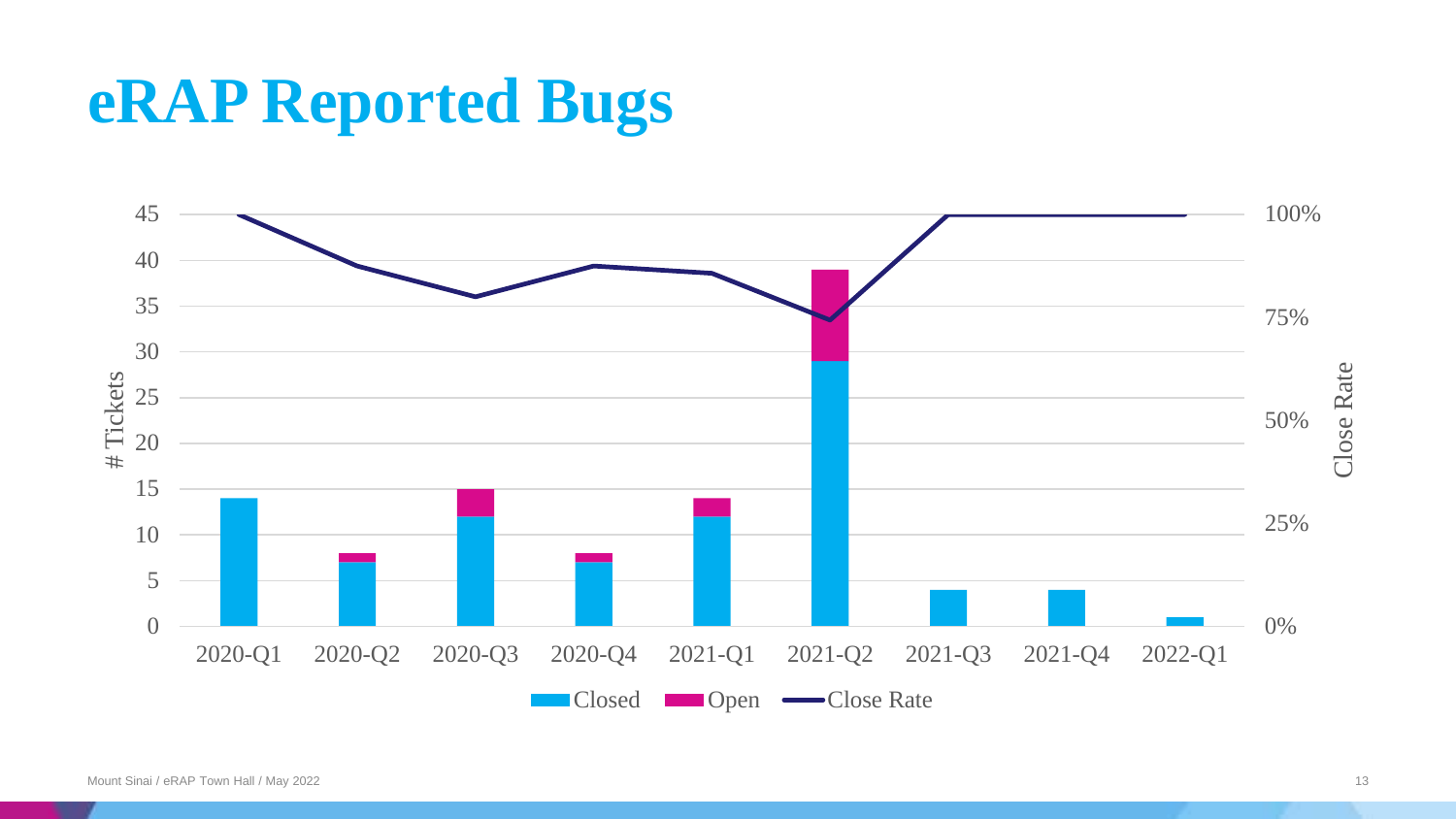### **Tickets created & resolved**

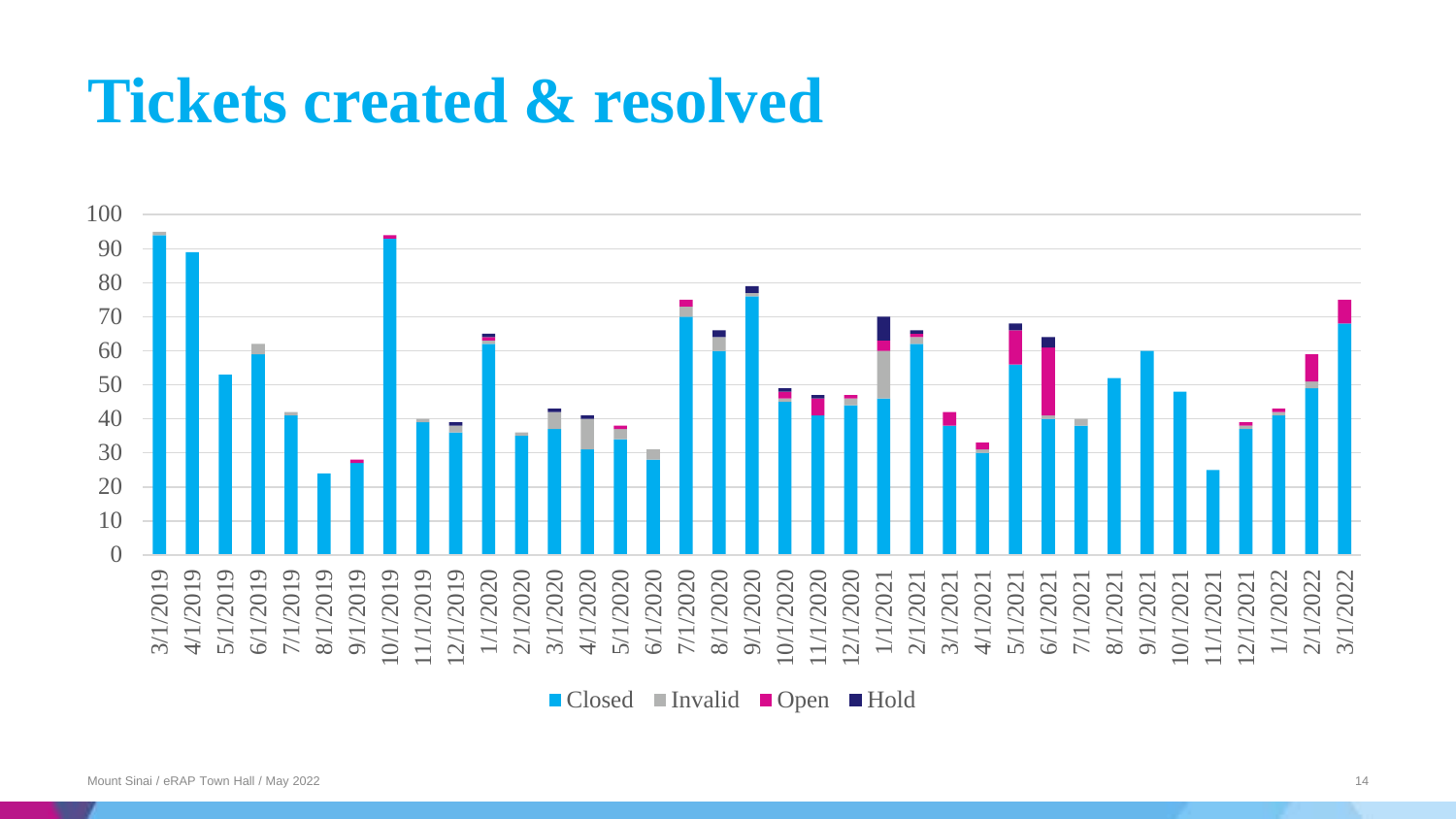## **Ticket breakdown by type**

#### eRAP Tickets: 2021-Q3 through 2022-Q1

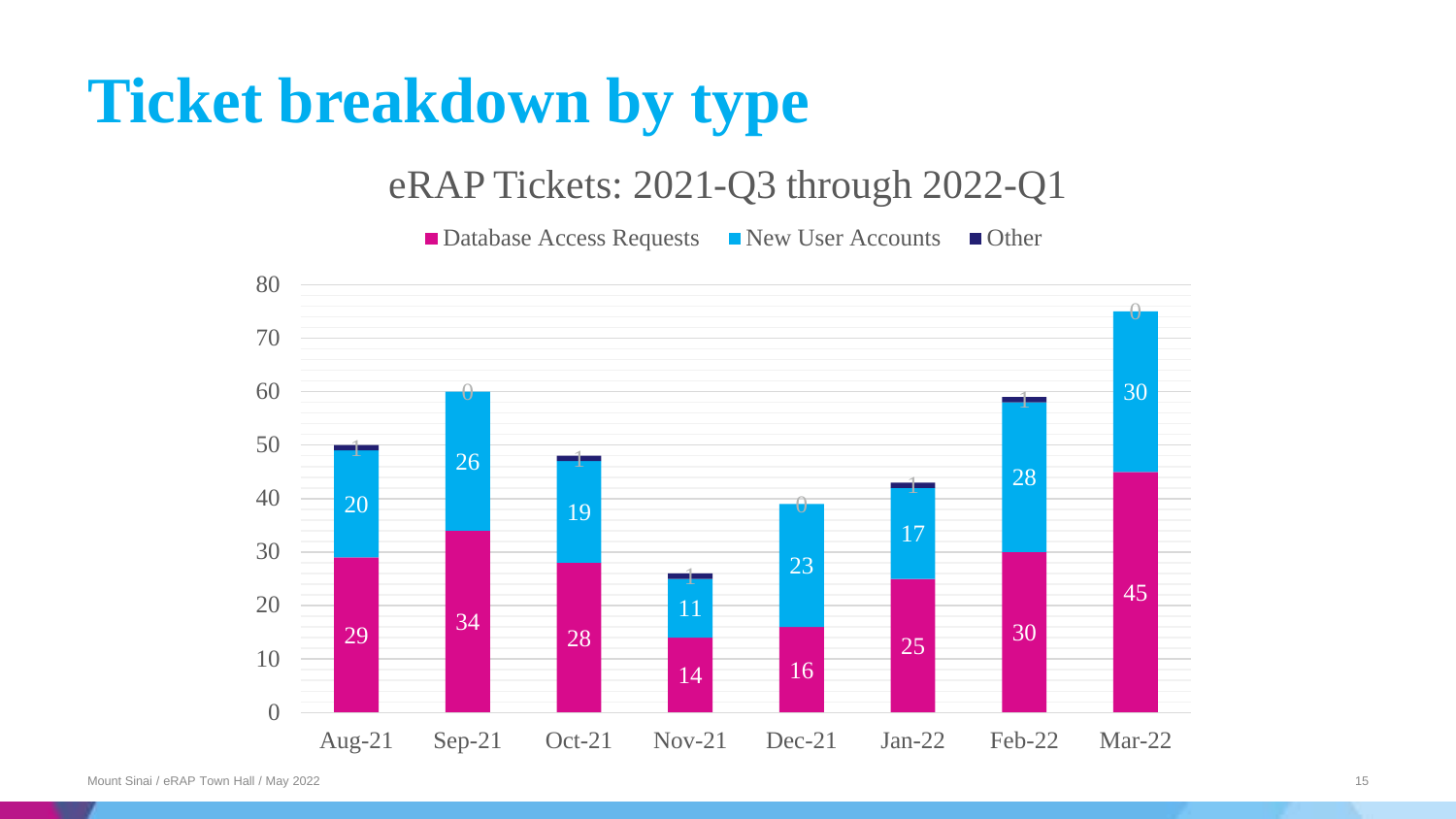## **PI and Team Unique # of Logins: 2022**

| ${\bf P}{\bf I}$     | <b>Departments</b>                                         | # Logins | <b>Total Team Logins</b> |
|----------------------|------------------------------------------------------------|----------|--------------------------|
| <b>Michael Crane</b> | <b>Mount Sinai WTC CCE</b>                                 | 27,131   |                          |
|                      | <b>Selikoff Clinic Database</b>                            | 13,854   |                          |
|                      | <b>WTC Mental Health</b>                                   | 4,004    |                          |
|                      | <b>WTC External Provider</b>                               | 2,939    |                          |
|                      | <b>Vocational Counseling</b>                               | 958      |                          |
|                      | <b>WTC Codes</b>                                           |          | 568 Total: 49,454        |
| Jonathan Cohen       | <b>CCMS</b> - Animal Transfer                              | 1,156    |                          |
|                      | Center for Comparative Medicine and Surgery/CCMS - Service |          |                          |
|                      | Requisition                                                | 740      |                          |
|                      | <b>CCMS</b> - Cage Cards                                   | 529      |                          |
|                      | <b>CCMS</b> - Animal Shipping                              | 368      |                          |
|                      | <b>CCMS</b> - Request for Laboratory Service               | 325      |                          |
|                      | <b>CCMS</b> - Request for Clinical Pathology Service       | 324      |                          |
|                      | <b>CCMS</b> - Vivarium Access Request                      |          | 295 Total: 3,737         |
| John Levine          | <b>MAGIC GVHD</b>                                          |          | 3,525 Total: 3,525       |
| Judy Cho             | <b>BioBank</b>                                             |          | 1,274 Total: 1,274       |
| Rachel Brody         | CIB - Pathology, Molecular & Cell Based Medicine           | 1,209    |                          |
|                      | <b>Biorepository and Pathology Requests</b>                |          | 104 Total: 1,313         |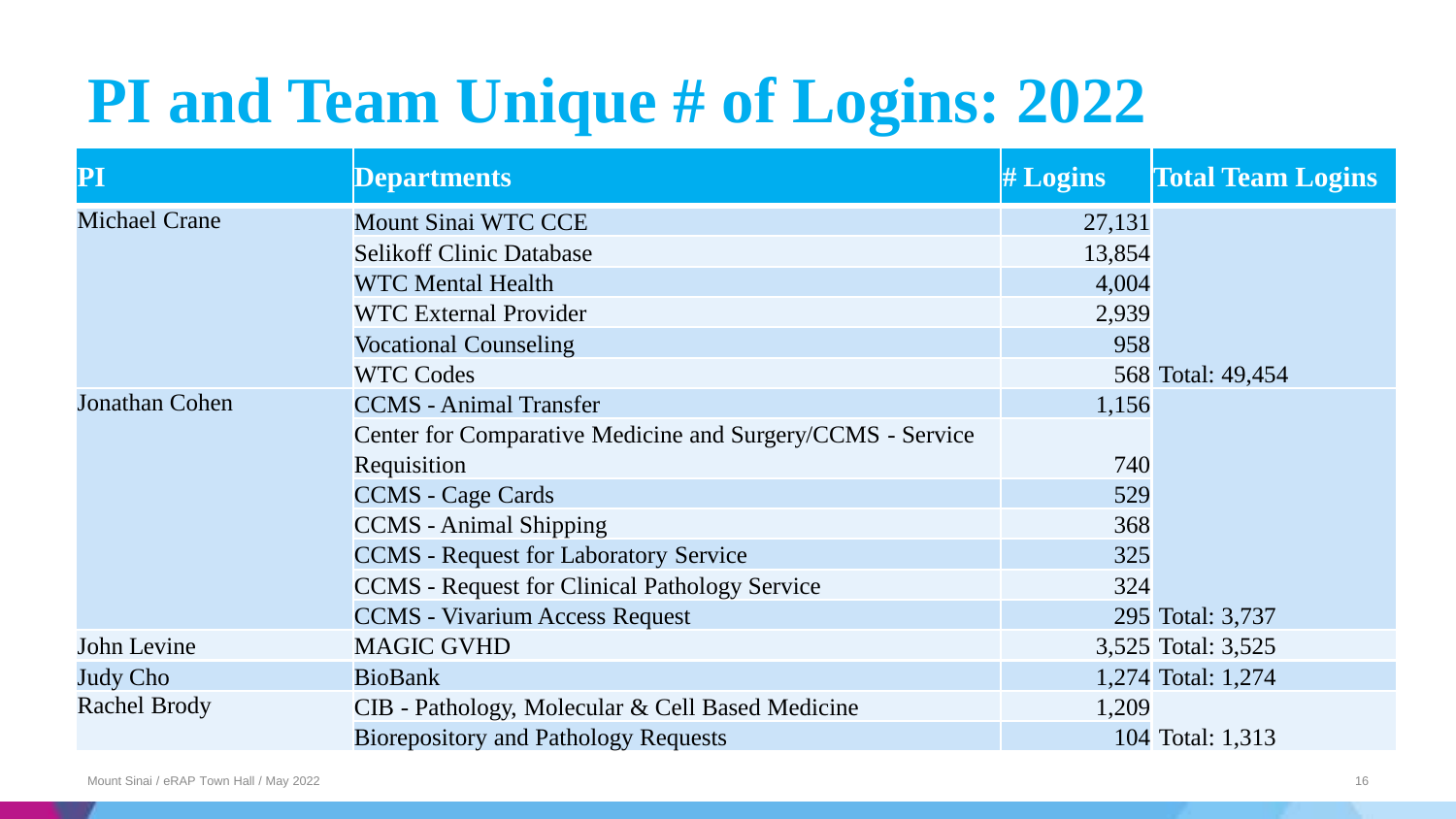# **Instrument & Room**

# **Scheduling**

Equipment actively scheduled using eRAP includes:

- ▶ BD LSRFortessa X-20 Cell Analyzer
- **BioRad CFX96 Touch Real-Time PCR Detection▶** System
- ▶ GE ImageQuant LAS 4010 Camera System
- ▶ Leica DM5500 Slide Microscope MD Spectramax M5e Microplate Reader
- ▶ Miltenyi Biotec gentleMACS Octo Dissociator
- ▶ Roche LightCycler 480 PCR System
- **TF Scientific Attune NxT Flow Cytometer**
- **TF Scientific EVOS FL Inverted Scope**





**GE** Healthcare

#### w/Camera

▶ TF Scientific QuantStudio 5 Real-Time PCR System

**ThermoFisher** 

**SCIENTIFIC** 

▶ TF Scientific Sorvall LYNX 4000 Centrifuge

**MOLFCUI** 

**BIO RAD** 

- ▶ Zeiss Axio Observer Inverted Microscope
- Zeiss LSM 780 Invert
- **Zeiss Observer 7 Inverted Microscope**

### eRAP is used for scheduling 29 rooms



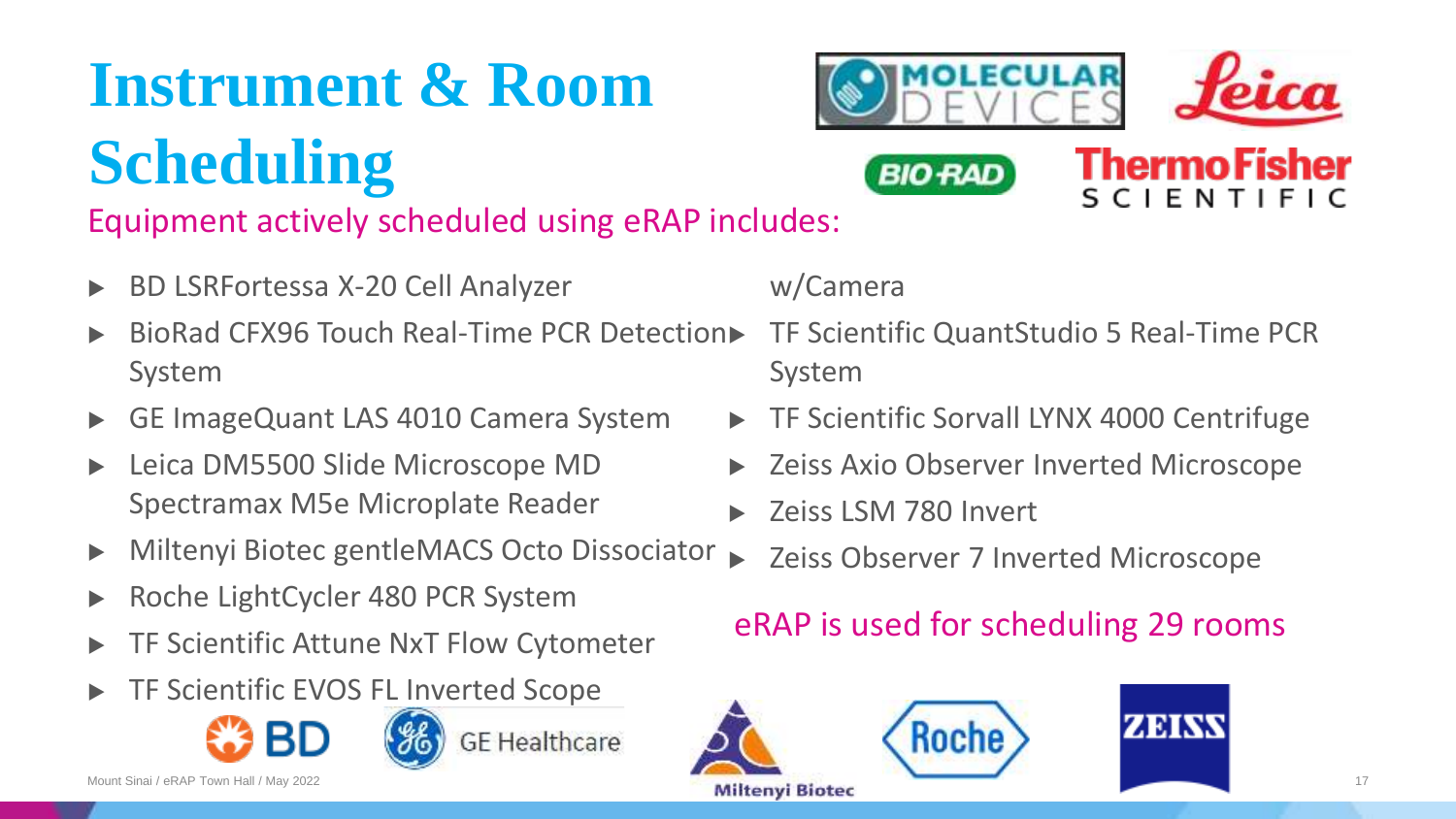## **eRAP Sustainability**

- $\triangleright$  eRAP is mission-critical for a number of critical projects
- ▶ Projects are paying only for NEW eRAP development work
	- Even though there was only one new database last year, 13 PIs paid for further development of existing database in 2021
	- Charges only assessed on new development
		- No charges assessed on existing projects for ongoing general maintenance
		- No charge for bug fixes attributed to custom work

eRAP is an aging system (from 2008) and we need to assess its future path!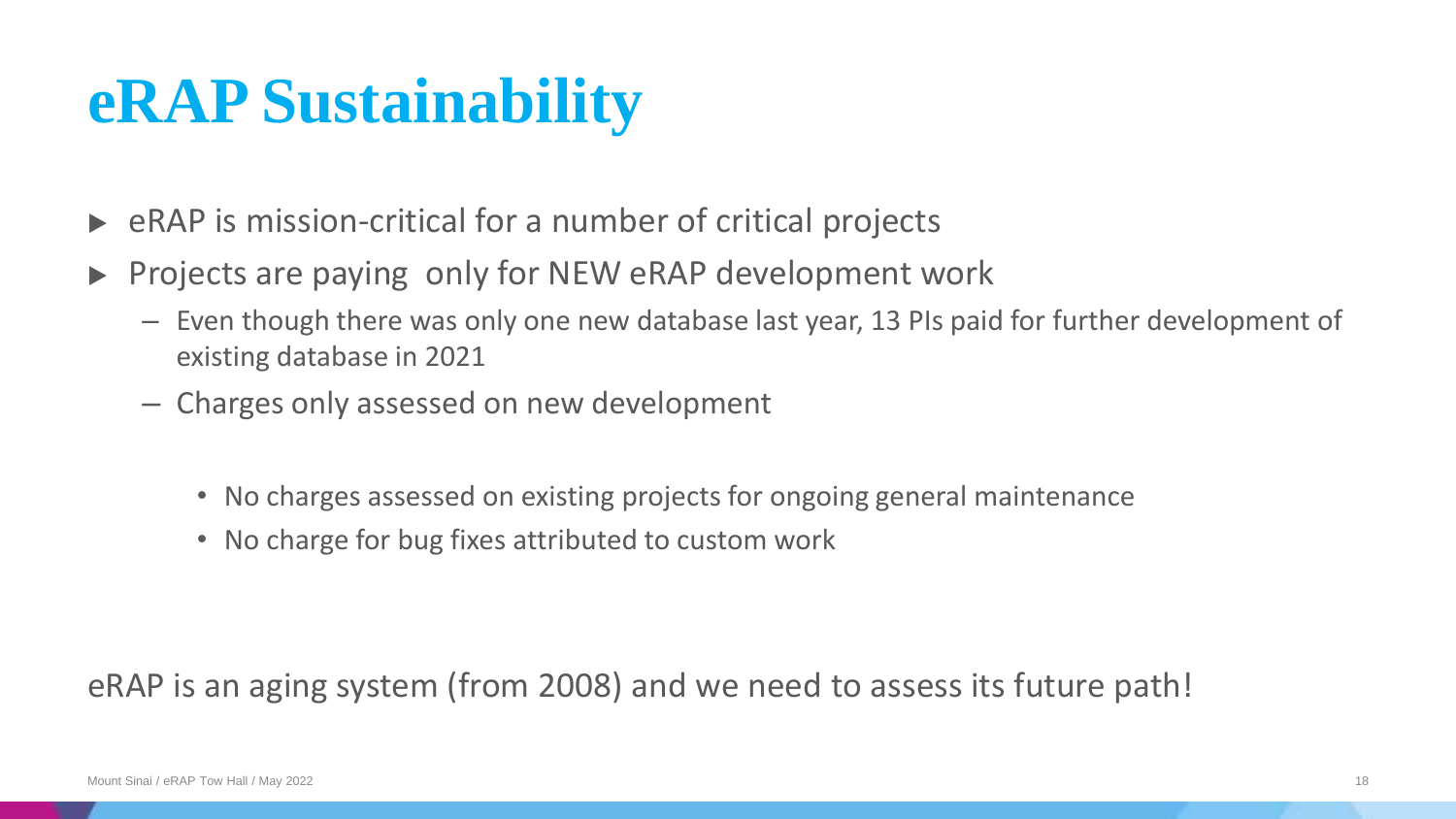## **Q2-Q3 Plans**

- ▶ Create custom APIs for integration with iOpen and the Cancer Institute Biorepository (CIB)
- ▶ Create and send quarterly eRAP usage reports to PIs
- ▶ Investigate options to leverage institutional resources (iLabs and Robin) for instrument and room scheduling
- ▶ Begin assessment of options for eRAP's future path